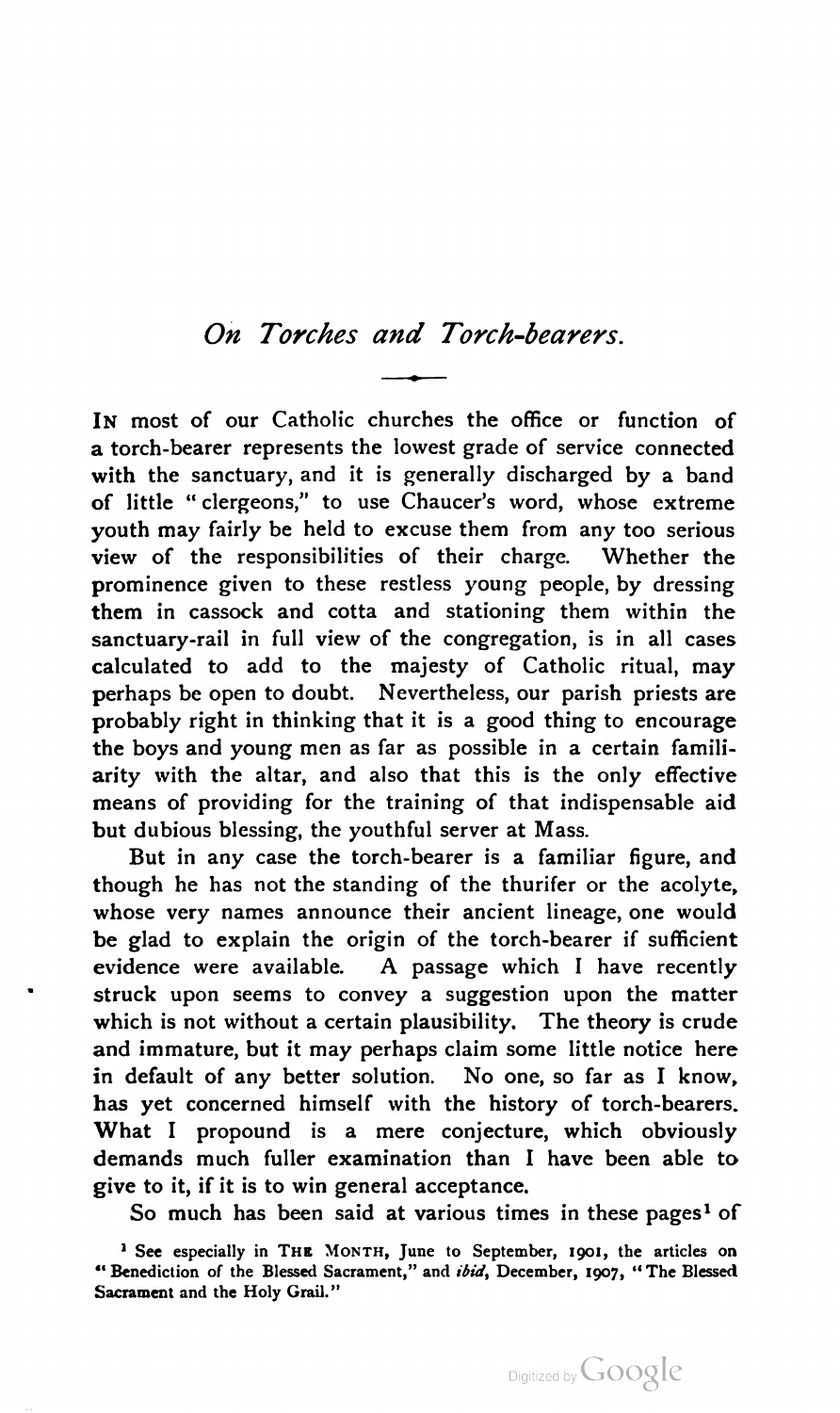the deep impression left both upon the devotion of the people and upon the ceremonial of the Church by the eager desire to see the Body of Christ, that <sup>I</sup> am almost afraid of being regarded as a crank possessed by an *idée fixe* if I seek to attribute still another familiar practice to this cause. And yet it is the same medizeval idea of the merit and profit which a man may gain by gazing upon the Blessed Sacrament with his bodily eyes, which seems to me to offer the best explanation of the torches which are now the almost invariable adjuncts of the most solemn part of the Canon at High Mass. The notion may appear fanciful at first sight, but the extravagance of the idea will perhaps be mitigated when we consider the matter a little more closely.

And here let me put in the forefront the one piece of positive evidence which <sup>I</sup> have to adduce. It deserves the first place because it is also in order of time the earliest example which <sup>I</sup> have so far been able to discover of any reference to torches in connection with the great climax of the Mass ritual. It will, of course, be understood that one or more candles had been used to burn either upon the altar or in front of it from a very much earlier period, probably, indeed, from the very beginning of things, But these remained lighted throughout the whole liturgy. What we are speaking of now are torches or candles lighted during the Mass for a temporary purpose and extin guished when that purpose is served. So far as <sup>I</sup> am aware, the earliest recorded instance of such a light occurs in the history of the Carthusian Order, and the introduction of the new practice is recounted by Dom Le Conteulx in the following terms. It should be premised and borne in mind throughout the present discussion, that artificial light, and especially wax candles, formed one of the most serious items of expense in the upkeep of all mediæval churches.<sup>1</sup> It was therefore a general rule that a single candle sufficed for Low Mass in poor churches. On the other hand, the multiplication of lights was a mark of solemnity or a special honour paid to dignitaries. Those Religious Orders which laid special stress on austerity and the practice of poverty, like the Carthusians, reduced the number of lights in church to what was rigorously necessary, just as they prescribed that their church vestments should be made 0f the poorest and cheapest material, without orphreys or embroidery. But here is the passage which Dom Le Conteulx

<sup>1</sup> See Bridgett, *History of the Holy Eucharist*, Second Edition, pp. 91, 92.

Digitized by Google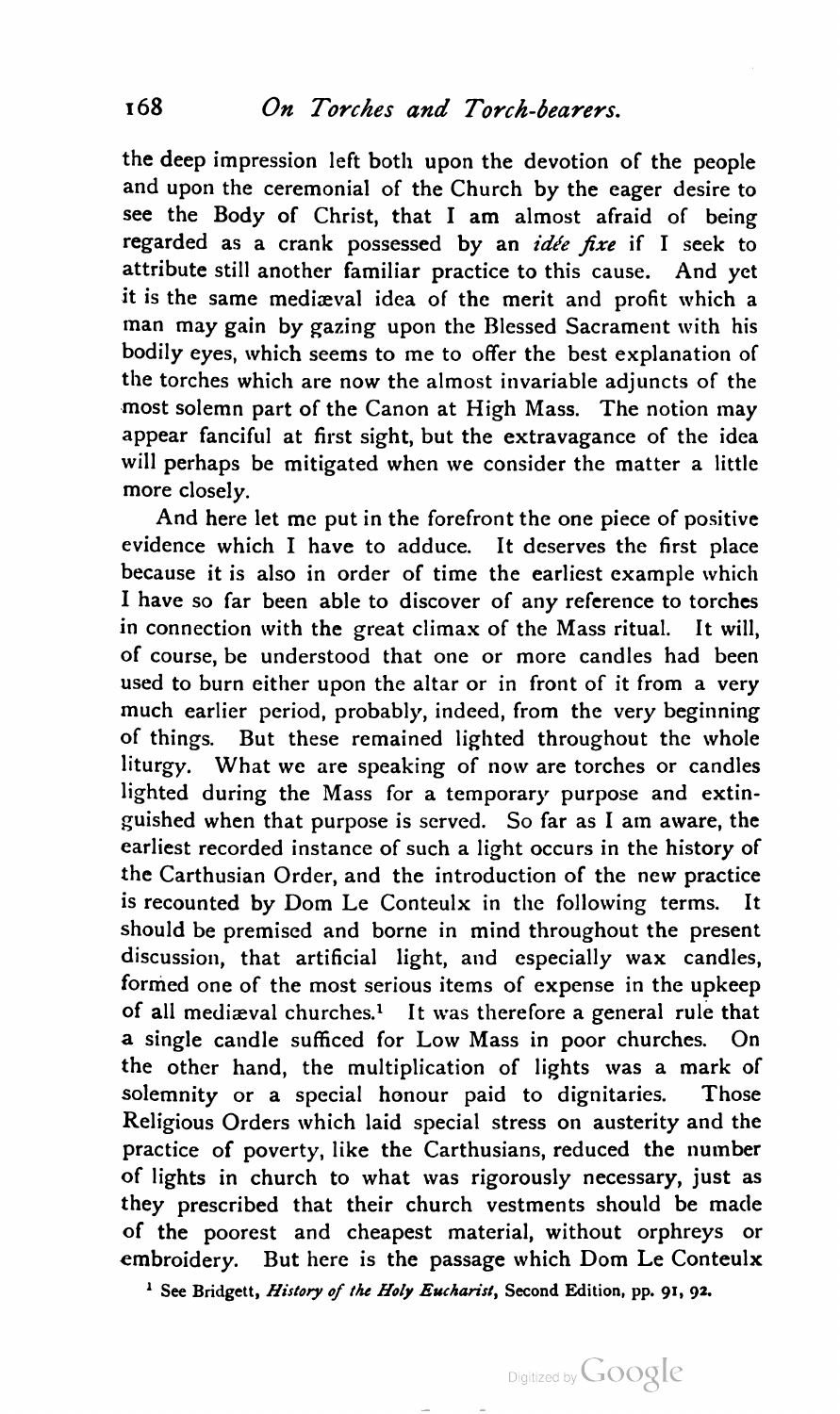has extracted from the Constitutions passed in the Generalate of Father Martin, the successor of jancelin, about the year 1233:

Two lamps may be allowed in the churches of the monks [as distinguished from the oratory of the lay-Brothers], and while the Divine Offices are being celebrated they should both be lighted. On great feasts also a number of lights may be burned, according to the wish of the Prior. At private Masses let two candles be lighted.<sup>1</sup> And when the Body of Christ cannot be seen, because it is too early in the morning, the deacon may hold a brightly burning taper of wax behind the priest in order that the Body of Christ may be seen on this side. This, however, is not a matter of precept.<sup>2</sup>

It will, <sup>I</sup> think, be readily admitted that this passage can have only one meaning. The object of the extra taper, brightly burning (probably it was by no means every taper in the Middle Ages that even relatively speaking could be said to burn brightly), and held by the deacon behind the priest, is here clearly declared to be that the community on dark mornings might be able to see the Body of Christ when It was held up at the Elevation. And here at once the reader who is at all familiar with mediæval manuscripts cannot fail to recall the countless miniatures representing the Mass at the moment when the Sacred Host is raised on high, while behind the celebrant kneels the deacon or a server, holding, not a mere candle, such as we use in our bedroom candlesticks now-a-days, but usually a torch or column of wax, four or five feet long, which rises high above the server's own head. Does it not seem probable that, however much the motive may have been lost sight of in later times, the original purpose with which this torch was introduced, was to throw light upon the Sacred Host which the priest was elevating for the adoration of the faithful?

<sup>2</sup> Le Conteulx, Annales, vol. ii., p. 384. " Et quando non potest videri Corpus Christi, eo quod mane celebretur, possit diaconus tenere cereum bene ardentem a retro sacerdote (sic), ut Corpus Christi in hac parte possit videri." My attention was drawn to this interesting extract by a valuable paper of Dom Mouyel on  $L'Excha$ ristie et l'Ordre Cartusien, presented at the recent Eucharistic Congress.

<sup>&</sup>lt;sup>1</sup> It is to be remembered that at this period among the Carthusians the priests of the Order were far from saying Mass daily. Even on feasts not more than two or three Masses were said in the whole community. Probably there were still many days on which not even a " private Mass " was said. A " private Mass " seems to be contradistinguished against a Mass at which the whole community assisted. But even a " private Mass" seems to have been regarded as a matter of some solemnity deserving two candles. The words which follow, on account of the mention of the deacon, <sup>I</sup> take to refer to the more solemn community Mass.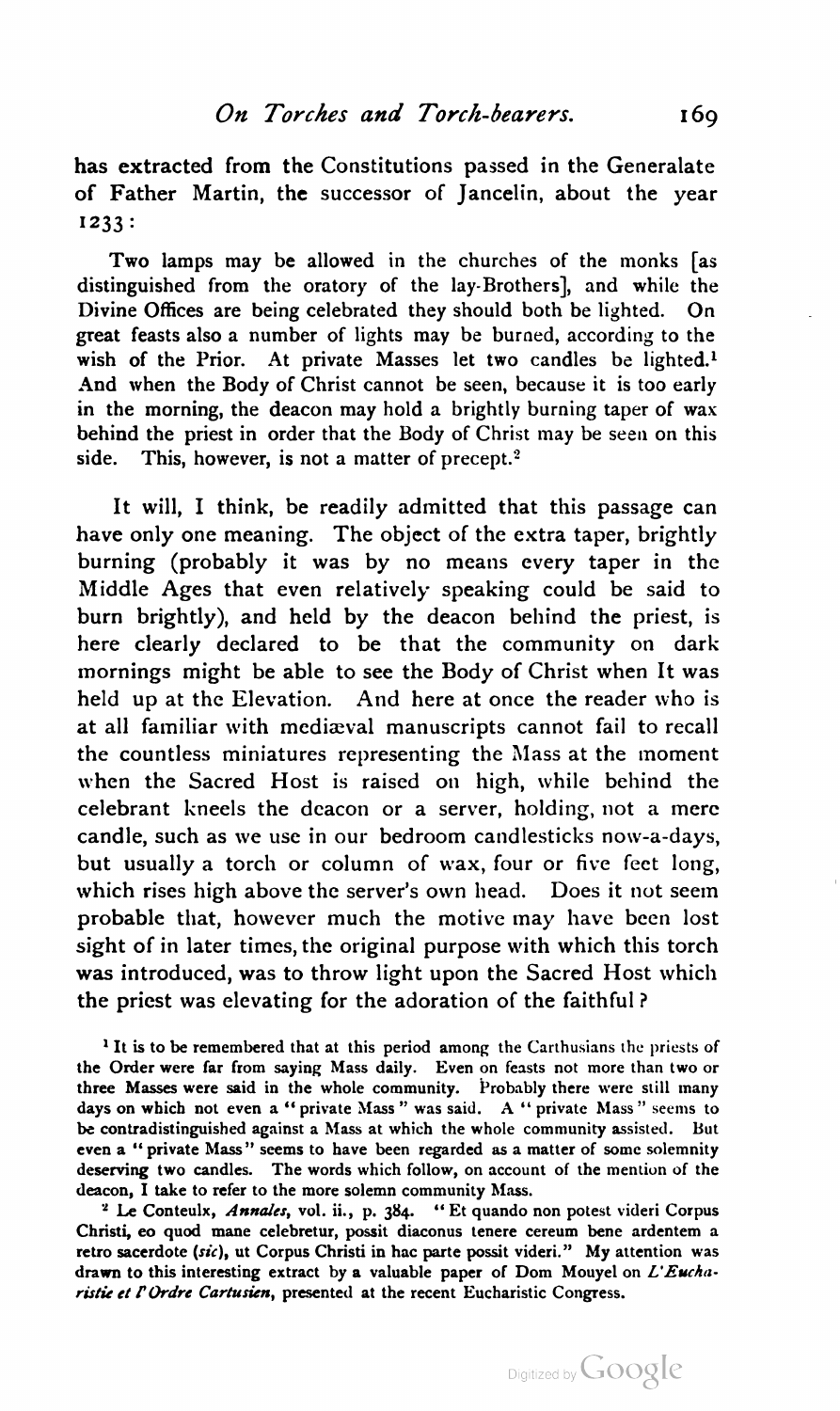Although this is unfortunately the only piece of direct evidence <sup>I</sup> have to offer, two or three considerations deserve to be dwelt upon which throw this plain statement into much higher relief. In the first place, full weight ought to be given to its early date. We may probably say with confidence that the general introduction of the practice of showing the Host to the people, or in other words, at the Elevation as we now know it, did not begin much before the year 1200.<sup>1</sup>

Now, the Carthusians were not quick to adopt innovations, and we know in point of fact that St.Hugh of Lincoln, <sup>a</sup> Carthusian, celebrating Mass in the year 1196, did not practise the Elevation of the Host in any proper sense. Even in 1217, or later, the language of the synod of Durham requiring the people to adore when the Sacred Host was replaced on the altar seems to show that the Elevation, such as we know it, was not yet familiar there. Assuming, as <sup>I</sup> think we may fairly do, that, in any case, the practice of lighting torches only came in as a consequence of the Elevation, it becomes more and more clear that the Carthusian taper must belong to quite the early days of the movement. No doubt it may be maintained, that the extra torch or torches were only intended to honour the Blessed Sacrament, and that they might well have been employed during the Canon, the great prayer of consecration, long before the exact moment of transubstantiation became so clearly defined by the showing of the Host to the people. None the less <sup>I</sup> think that we may confidently ask for the production of any evidence, either written or pictorial, earlier than the thirteenth century, which represents the deacon or server at Mass as holding a candle behind the priest. It would certainly be rash to say that it does not exist, but <sup>I</sup> cannot recall an example of anything of the sort. We are therefore probably right in inferring that the extra taper or torch came in in the wake of the Elevation. The earliest representations known to me of this torch are of the thirteenth century. One of these is a fresco at Assisi belonging to the middle of this century, representing the Mass of St. Martin.2 Here the torch held by the server is some five or six feet high and would be

<sup>1</sup> I must refer the reader upon this point to my articles in *The Tablet*, October 19th to November 2nd, 1907.

<sup>2</sup> It is reproduced by Robault de Fleury, La Messe, vol. i. plate 20. The vast collection of Mass pictures and miniatures included in this work seems to me fully to bear out the assumption that the torch in the hands of the server at Mass only dates from the thirteenth century.

Digitized by Google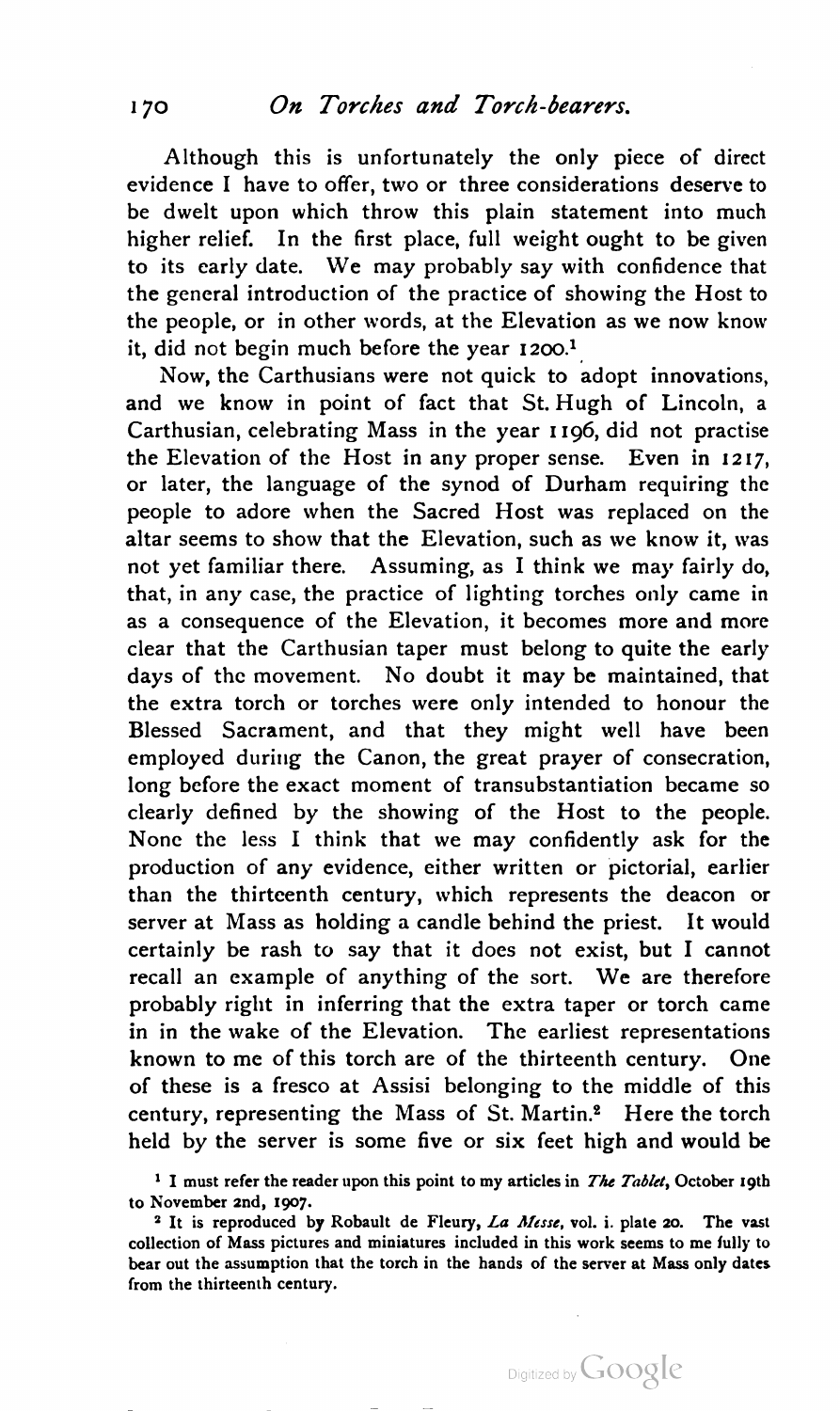admirably adapted for the purpose of throwing light on the uplifted Host.

As for the immense importance formerly attached to the looking upon the Body of Christ, it seems superfluous to insist upon the point anew when so much has been said in these pages upon other occasions. We may safely pass over such details as the widely-diffused catalogues of miraculous effects which resulted from the sight of the Host at the Elevation, or the testimony of writers like Henry of Hesse. Let us only notice two details of mediæval practice, somewhat akin to the lighting of a torch behind a priest. The first is a direction, which the Carmelite Ordo impresses upon the deacon or thurifers, not to allow the smoke of the incense to intercept the view when the Body of Christ is being elevated. This seems to appear for the first time about the year 1324, in the Ceremoniale of Sibert de Beka recently studied by Father Benedict Zimmermann, but it is also found in the printed Ordinals of later date.<sup>1</sup> Still more curious is a practice which is seemingly maintained in some parts of Spain to this day,<sup>2</sup> but which was certainly known both in pre-Reformation England and in many dioceses of France, viz., that of drawing a black curtain across the upper part of the altar at the time of the Consecration in order that the white Host when held up by the priest might more easily be seen against the dark background. Thus, in a York will of about 1504, a benefactor leaves "a heart of gold to be hung upon the black cloth which is drawn at the Elevation time at the high altar in the said church of York."

So at Chartres we learn that even at the end of the seventeenth century.

A little violet curtain about <sup>a</sup> foot square hung upon <sup>a</sup> little cord above the altar; and the deacon, just before the consecration, drew the curtain to the middle of the altar so that those at the end of the choir might see the Host. After the Elevation of the Chalice the curtain was drawn back. At Laon the subdeacon immediately before kneeling down for the Elevation of the Host drew a little black curtain to the middle of the altar and the deacon drew it back at the end of the Canon before the Lord's prayer.3

 $1$  "Caveat tamen ne fumus incensi sit talis aut tantus quod visum sacramenti impediat vel aliunde offendat sacerdotem." (Wickham Legg, *Tracts on the Mass*, p. 244; Zimmermann in Chroniques du Carmel, vol. iv.)

3 Ibid, p. 235.

 $\omega$  -  $\omega_{\rm max}$  .

<sup>3</sup> Legg, Tracts on the Mass, p. 235. It seems difficult to suppose with Mr. Micklethwaite that this was intended to veil the statuary above the altar.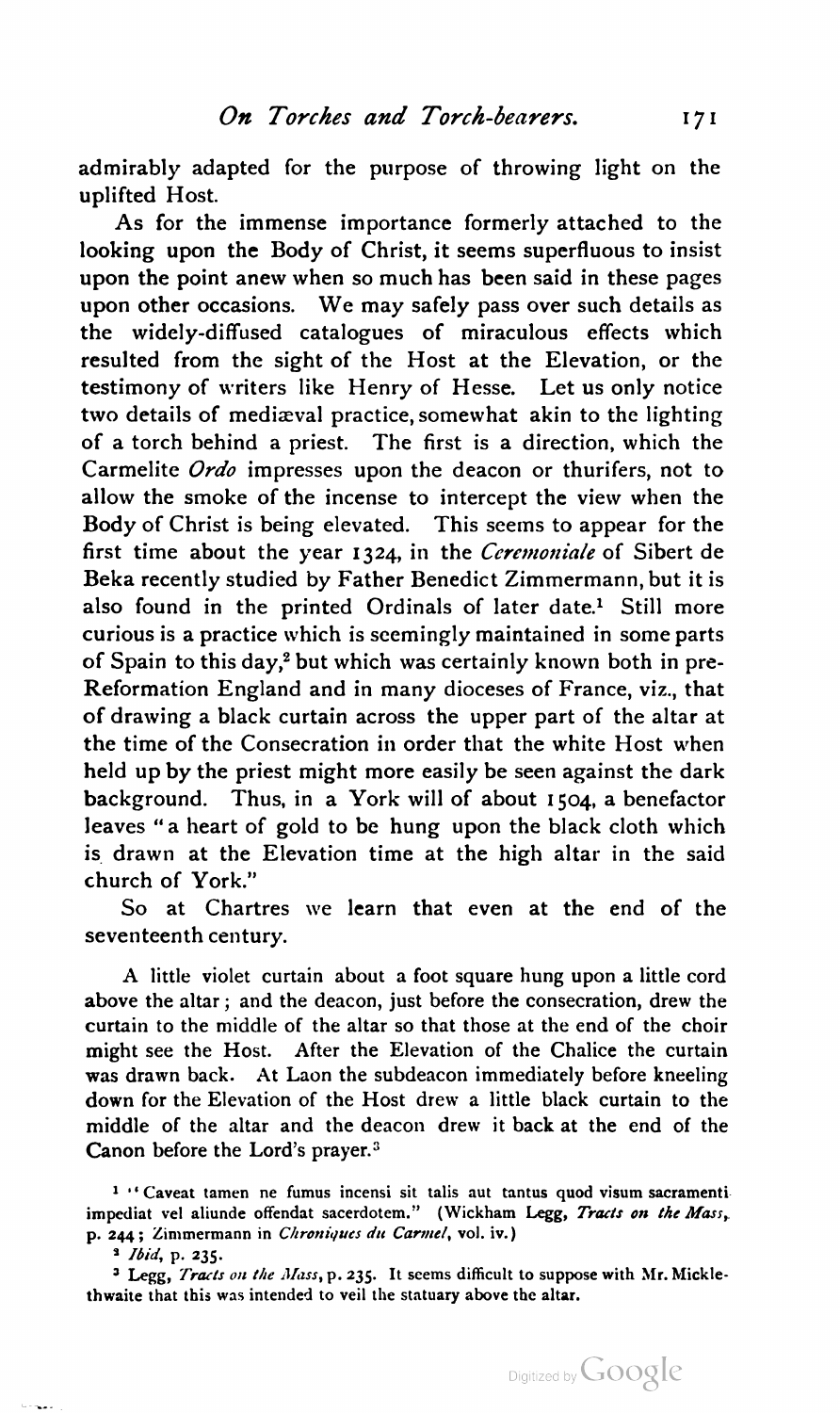We may fairly assume, then, that in the state of feeling which these practices illustrate, it would have seemed just as natural to make the Host visible at a distance by lighting torches in front of It as by placing a black cloth behind It.l

Moreover, although <sup>I</sup> can quote no explicit statement of later date that the additional illumination resulting from the kindling of more tapers was intended to light up the figure of the priest at the altar, still it seems to me very significant that these tapers were commonly treated and spoken of as belonging to the Elevation only. There is no obvious reason in the nature of things why the showing of the Host and Chalice should alone be honoured by a display of lights. One would expect that the lights would be retained as long as the Eucharistic Presence remained upon the altar. Yet this was not originally, and indeed according to the existing ceremonial law is even now not ordinarily the case. To begin with the forms of expression used, we nearly always find that in any mention of these torches in a mediaeval document they are described as expressly intended "for the Elevation." For example in an Ordo of Lyons of about 1280, from which Martene quotes, we are told that two little clerks (clericuli) are to kneel behind the deacon holding two lighted torches for the Elevation (tenent duas torchias ardentes pro clevatione).<sup>2</sup> So again, the General Chapter of the Cistercians in 1288 permitted lights or torches (luminaria sive torticia) to be lighted at the high altar "at the Elevation of the Saving Host."3 It is true that amongst the injunctions of the Synod of Exeter at about the same date,  $1287$ <sup>4</sup>, the clergy are bidden to induce their parishioners to contribute to buy torches to burn "at the Canon of the Mass," but this was not the phrase usually employed.<br>So again at a later date Burckhard's Ordo Missae<sup>5</sup> (1502) prescribes that the server at a Low Mass is to light a torch just before the Hanc igitur, and to extinguish it

- <sup>2</sup> Martene, De Antiquis Ecclesiae Ritibus, i. p. 182.
- <sup>3</sup> Fowler, Cistercian Statutes, p. 148.
- <sup>4</sup> Wilkins, *Concilia*, ii. p. 132.
- $5$  Tracts on the Mass, pp. 155-157.

<sup>1</sup> De Vert speaks of remuneration given at Soissons in 1375 to the boy who pulled the cord of the black curtain at the Elevation ( $Explication$ , iv. 34). We find mention of a similar device with wire and string at St. Michael's, Cornhill, in 1459 (Micklethwaite, Ornaments, p. 27). Probably the references to this custom in old wills are also numerous, though they are not always easy to recognize. The "Cloth of Velvet to hang before the high altar" at Tenderden, Kent, is probably an example of this kind (Testamenta Cantiana, ii. p. 337).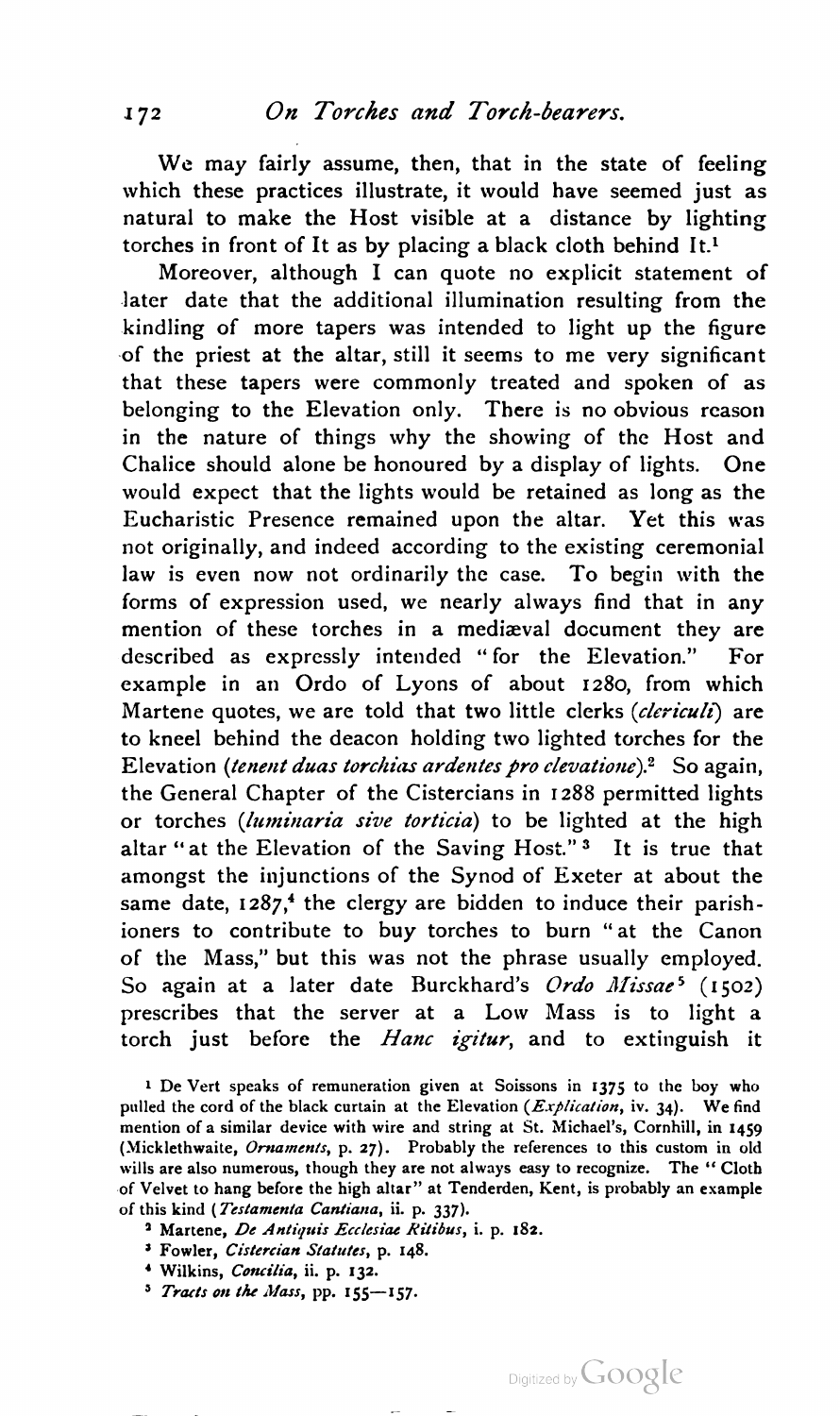again immediately the Elevation of the Chalice is over: " Postquam celebrans calicem super corporale reposuerit (minister) surgit, extinguit intorticium: et reponit in locum suum." This still remains the rule according to the authoritative rubrical code of the *Missale Romanum* and the *Caeremoniale*  $Episcoperum$ , though there is question in these last, not of the server at <sup>a</sup> Low Mass, but of the acolytes or torch-bearers in a High Mass, celebrated, of course, with deacon and subdeacon. It will be interesting perhaps in view of the practice which now prevails in so many of our churches both in England and abroad, to note how very restricted is the use of these torches as sanctioned by the official rubrics, which speak in this matter without any ambiguity. In the Missal<sup>1</sup> we read :

In a High Mass, at the end of the Preface, at least two torches are lighted by the acolytes, which are extinguished after the Elevation of the Chalice.

The *Caeremoniale*, in the description of the Pontifical High Mass,2 prescribes that

When the Sanctus has been said or the Canon begun, four, six, or at most eight servers, vested in cottas, bring in as many lighted torches of white wax, and after making the proper reverences, they take their places on their knees on each hand of the subdeacon who is holding the paten, or if it be more convenient, at the sides of the altar.

After this it is laid down that when the Elevation is over,

the choir continue the chant Benedictus, and the servers holding the torches, rise, and after the proper reverences, withdraw to extinguish their torches outside the sanctuary.

Both in the Missale and the Caeremoniale certain exceptions are made to this law of extinguishing the torches immediately the Elevation is over. It is directed that when Communion is to be publicly given, and also in Masses for the dead and at Masses said on fast-days, the torch-bearers remain with torches lighted until after the Communion. But these modifications, which it would take us too far to discuss here, are clearly indicated as exceptions to the rule. The normal practice was, as Burckhard indicates without hinting at any departure from it, that the torches were lighted for the Elevation

<sup>&</sup>lt;sup>1</sup> Ritus Celebrandi, viii. 8.

<sup>2</sup> Book II. cap. viii. §§ 68 and 71.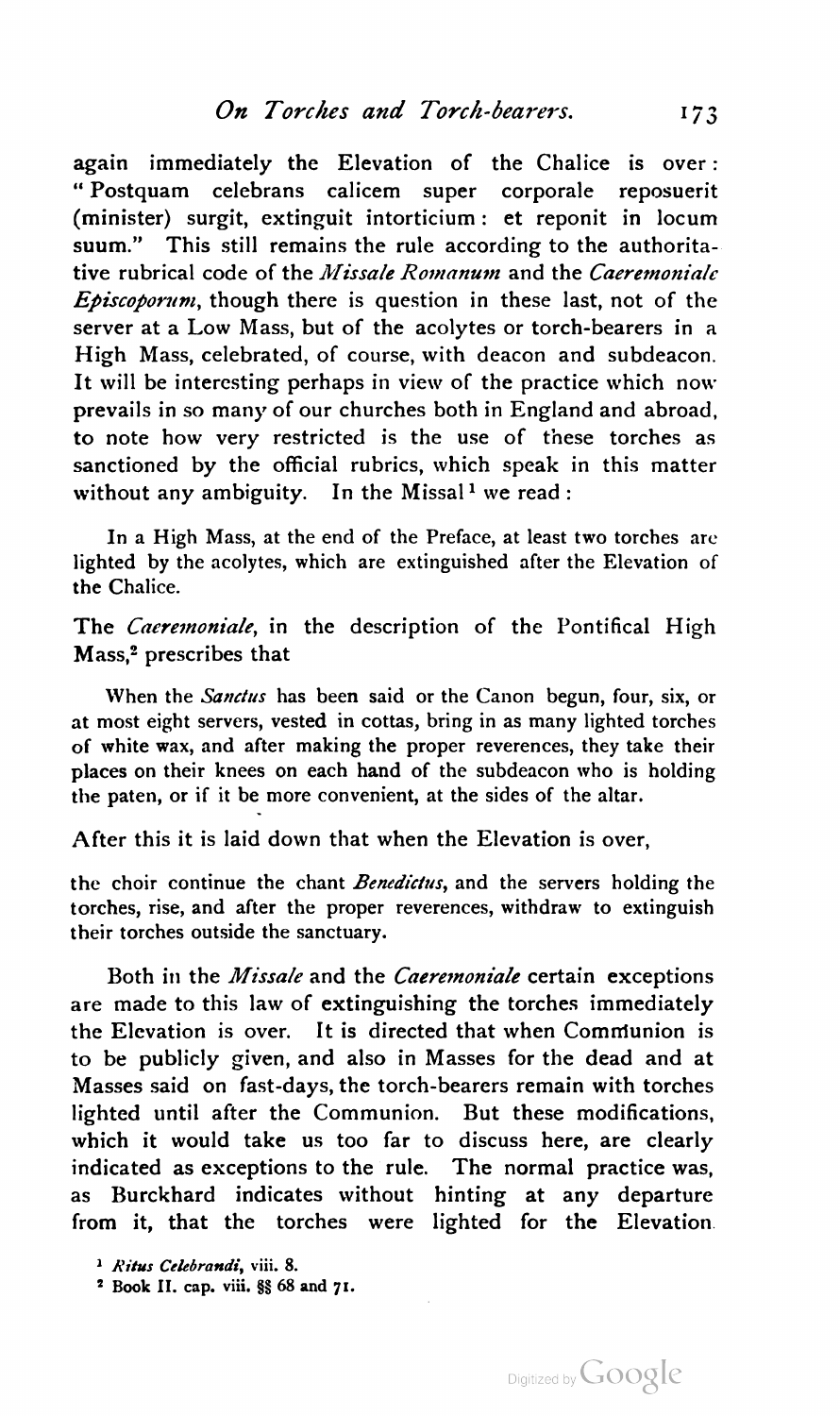and put out immediately it was over. Since the compila tion of the *Caeremoniale*, and the printing of the Missal in its authorized form at the end of the sixteenth century, all rubrical legislation upon the subject of torch-bearers has turned upon the question of their number. The Con gregation of Sacred Rites has at various times intervened, when appealed to upon the subject, to restrain the ambition of minor prelates and ordinary parish priests who desired to crowd their sanctuaries with as many torch-bearers as were permitted at a Pontifical High Mass. But even in this matter the Congregation has not been severe. They have sometimes condescended to humour local customs, and torch bearers have been tolerated even at a *Missa Cantata*. A curious usage is referred to by Catalani in his commentary upon the Caeremom'ale. He tells us that it was the custom in many places for royal personages assisting at High Mass in state, to send their pages to the sanctuary to kneel there with lighted torches during the Elevation. In this way the number of torches round the altar often exceeded the maximum number of eight, but Catalani seems to consider this permissible, and he quotes with approval the reply of one Barnius, Bishop of Piacenza, who maintained that the presence of the pages in the sanctuary was something for which the Bishop himself was not in any way responsible.<sup>1</sup>

Perhaps, however, the most interesting point for our purpose in the data available regarding later usage is the statement made in the commentary upon the Missal rubrics by Gavantus and Merati, that the torch-bearers at the actual moment of the Elevation, ought, though still kneeling, to lift their torches from the ground until the butt end of the torch is opposite their breasts. It may be noted also that Catalani mentions and seems fully to approve of this practice. Now, of course, it is possible 'that this lifting of the torches represents nothing more than a salute, and corresponds more or less to the action of a company of soldiers in presenting arms, but <sup>I</sup> confess that <sup>I</sup> am much more tempted to regard it as a survival of a practice, which <sup>I</sup> take to be the primitive one, of lifting the torches in order to throw a better light upon the Host and chalice when the celebrant shows them to the people.<sup>2</sup>

1 Catalani, Caeremoniale Episcoporum, Rome, 1744, vol. ii. p. 117.

<sup>2</sup> " Quando elevatur hostia acolyti debent elevare intortitia, extrema scilicet parte eorum pectori admota, quae sic elevata sustineant usque ad depositionem calicis inclusive." (Gavantus-Merati, Thesaurus, vol. i. part 2, tit. 9, Ed. 1823, p. 298.)

Digitized by Google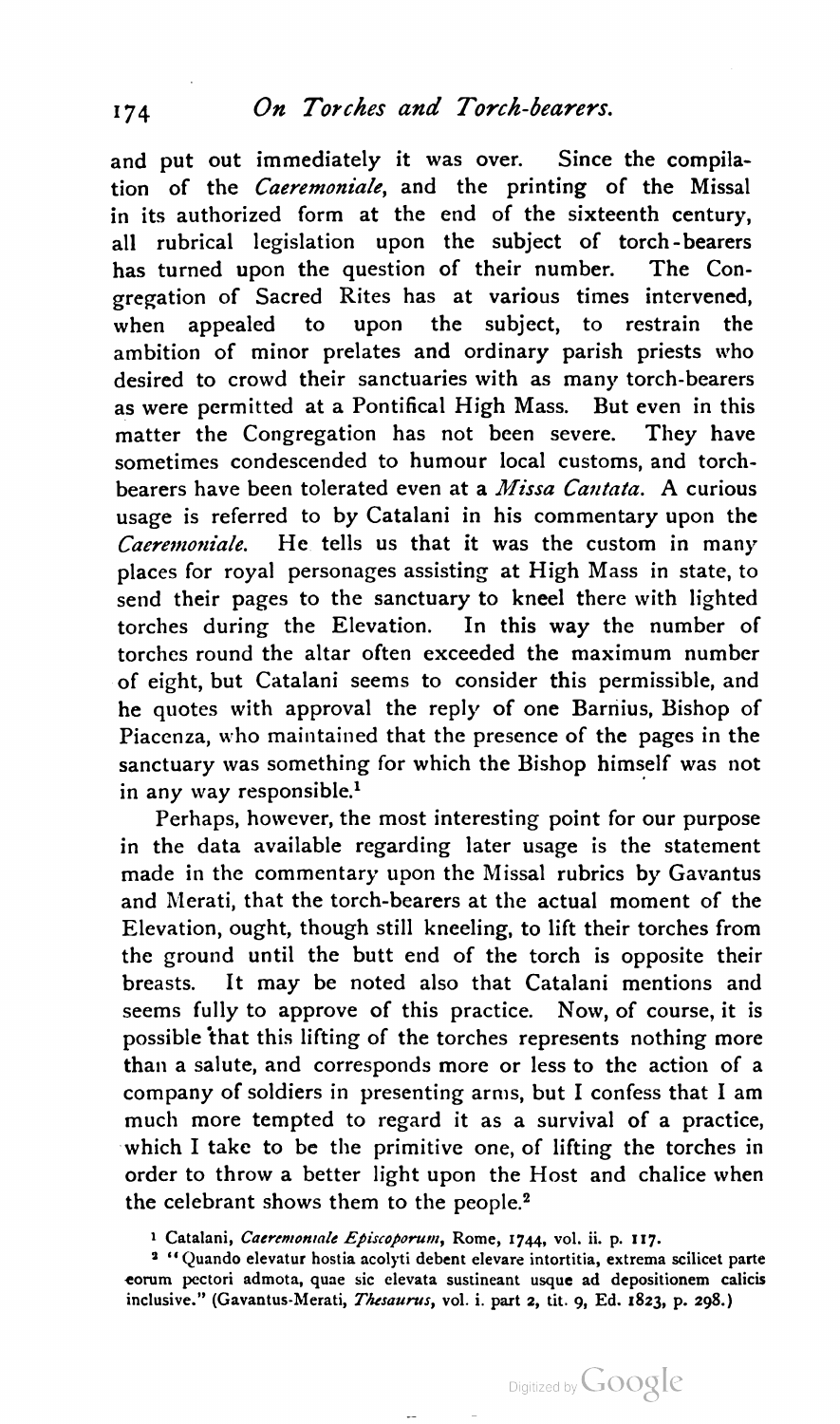Of course, the difficulty remains that these Elevation torches seem at all times to have been used in broad daylight when they could not have contributed to the general illumination, nor have facilitated in any way the seeing of the Body of Christ. Nevertheless, this does not seem to me to be <sup>a</sup> con clusive argument against our explanation of the origin of the practice. No one can have any serious doubt that the Bishop's  $bugia$ , or hand candlestick, was really intended in the beginning to aid him in reading, and yet the  $bugia$  is now uniformly lighted and employed at the altar even in the most brilliant sunshine. Furthermore, we must all admit that the origin of ancient rubrical practices readily passes out of sight when once they have become a part of an almost mechanical ceremonial. The *stolone*, or broad stole, worn by the deacon from the Gospel to the Communion during penitential seasons might be quoted as a conspicuous example. It really represents a chasuble folded up and thrown over the shoulder like a soldier's great coat ; but certainly no one who assists at a High Mass in Lent and sees the deacon vested in his broad stole, could by any possibility suspect such a history. Or to take another example more akin to the subject before us, we find even such a liturgist as Claude de Vert unwilling to believe that the black cloth stretched above the altar at the Elevation was really intended as a background against which the white Host might be seen more readily. But the evidence of the fact seems clear, and neither de Vert's explanation that the cloth bore a cross upon it and supplied the place of an altar crucifix, nor Mr. Micklethwaite's suggestion that it was due to "a feeling that in the presence of the Sacrament, imagery should be veiled " can possibly claim to be considered adequate. De Vert himself admits that at Chartres the curtain had no cross upon it,<sup>1</sup> while the dimensions of the cloth in some recorded instances were far too small to lend support to the idea of veiling the reredos.<sup>2</sup>

<sup>2</sup> In many cases the language of the entries which mention this elevation-cloth are highly significant. Thus in 1508 the churchwardens of St. Lawrence's, Reading, paid one penny for " a carpenter's line to draw the black sarsenet before the Sacra ment at the high altar." The phrase "before the Sacrament" must surely represent a clumsily worded attempt to say that the curtain was there for the sake of the Sacrament, i.e., to make a background to It. And in 1521, ninepence was paid at Leverton, Lincolnshire, for "threequarters of black 'tuyke' to hang betwixt the table of the high altar (i.e., the reredos) and the Sacrament at sacring time." (See Micklethwaite, Ornaments of the Rubric, p. 26.)

<sup>&</sup>lt;sup>1</sup> De Vert, Explication des Cérémonies, iv. p. 33.